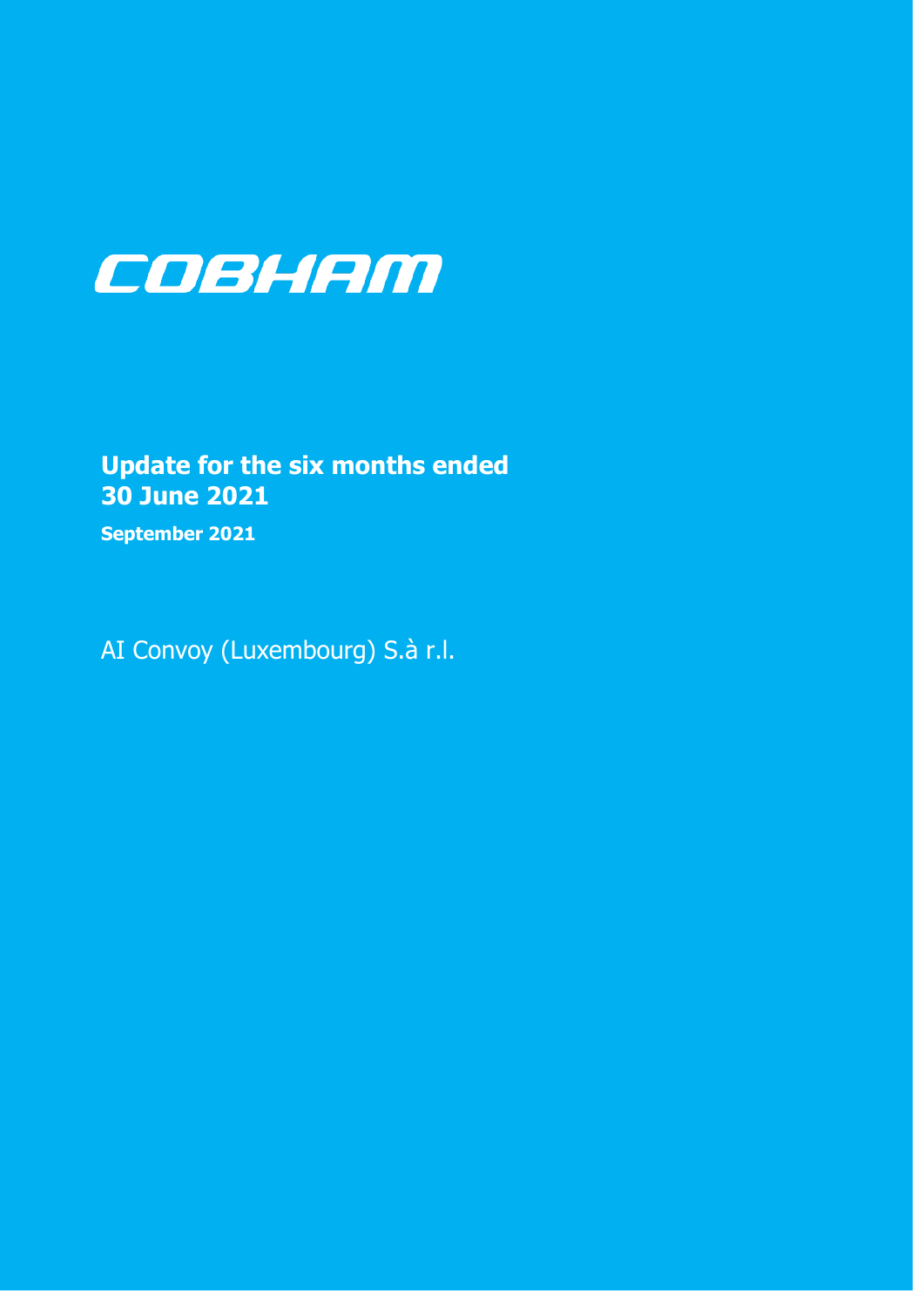# **Introduction**

AI Convoy (Luxembourg) S.à r.l. (the **Company**) presents this half-year update in relation to the operations of the Company and its subsidiaries (the **Group**).

The update covers some of the highlights of the first half of 2021 including details of the Group's performance, response to the COVID-19 pandemic, and other major developments across the Group.

#### **Performance update**

Revenue for the ongoing Group continued the strong trajectory with which we exited 2020, growing by 13% in the first half of 2021. EBITDA before one-offs grew by 23%, reflecting our strengthened management teams' sharp focus on delivering value.

Operating cash generation was good and in line with the growth in business performance. Cash generation and the proceeds from the sale of our Mission Systems and Aero Connectivity businesses has enabled us to significantly reduce the Group's debt in the first half of the year.

### **COVID-19**

The Group's businesses have proven resilient to the impact of the COVID-19 pandemic. A significant proportion of the Group's revenue comprises relatively protected defence and government-based revenue where the impact of COVID-19 has been minimal, if any. For those businesses that do have exposure to areas that have been impacted by COVID-19, such as commercial aerospace, there has been some drop in demand and knock-on effects, but this has generally been limited and towards the end of the reporting period there were encouraging signs of improvement in these areas.

Throughout the COVID-19 pandemic, we have monitored employee health and safety, introduced social distancing at our sites as well as other health protection measures, in each case in accordance with government guidelines and local requirements. We have also regularly monitored customer demand and supplier availability. These actions have helped ensure that we have not suffered any major disruption across our operations.

### **Business highlights**

### **CAES**

CAES (formerly Cobham Advanced Electronic Solutions), a leading provider of Radio Frequency (**RF**) technologies and related mission critical electronic solutions, together with SWISSto12, the leading provider of 3D printed technology in the defence sector, launched a strategic alliance on 6 April 2021 to enable CAES to bring additive manufacturing and 3D printing technology to US customers. The alliance granted CAES exclusive license to SWISSto12's patents and product designs for the US market. CAES and SWISSto12 will work together with US customers on new designs to meet the high performance requirements of future missions.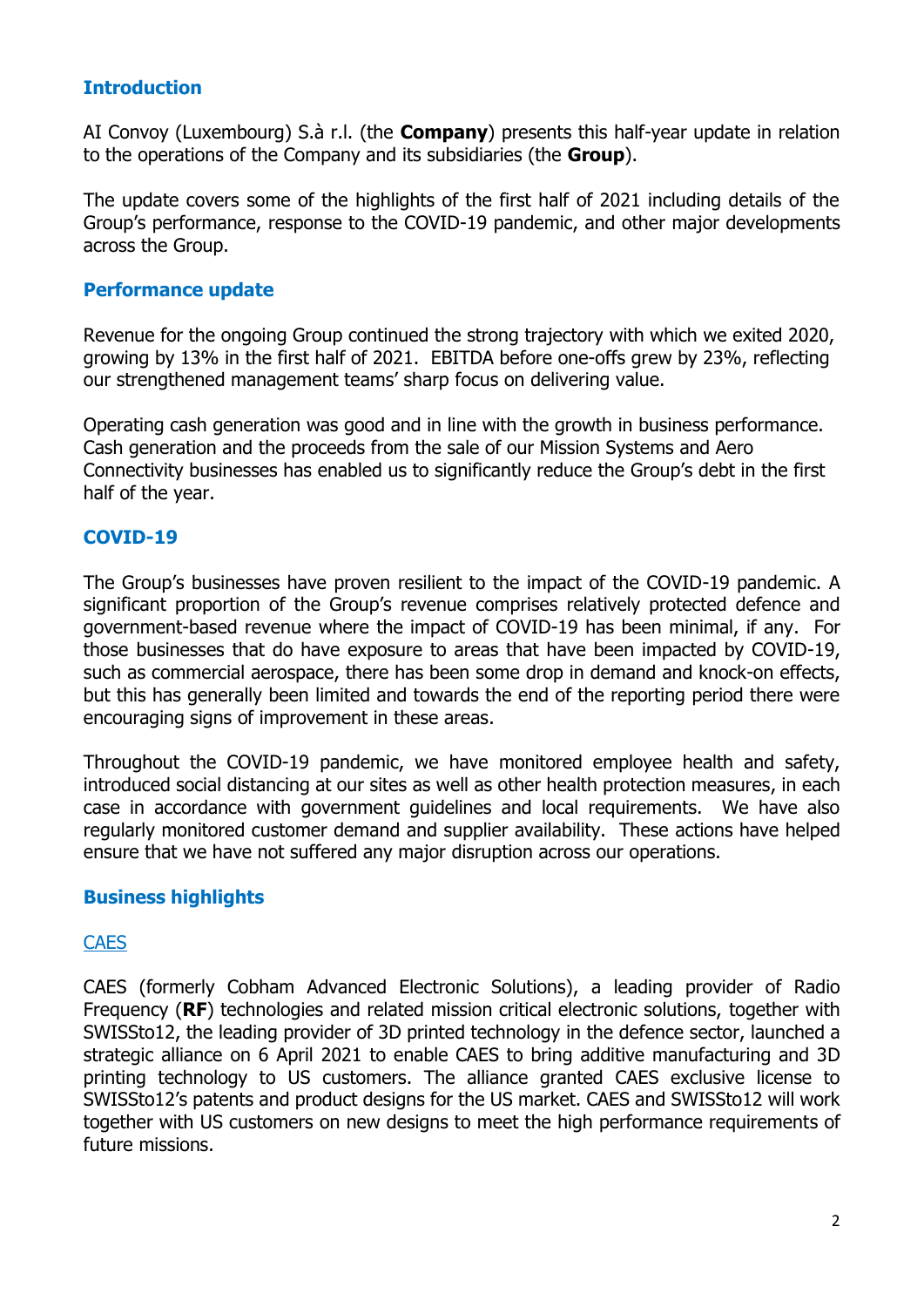#### Cobham SATCOM

Cobham SATCOM, the market-leading provider of radio and satellite communications solutions to the maritime industry, announced on 15 June 2021 the launch of its new SAILOR XTRTM antenna platform. The SAILOR 1000 XTR Ku is the first of a new generation of software-controlled antenna systems designed for quick deployment, operational reliability, simplicity, and best-in-class RF performance.

Developed and designed by Cobham SATCOM, SAILOR XTRTM integrates the best of the SAILOR VSAT technology into a new platform with cutting-edge software and electronic capabilities that prepare it to operate in future satellite constellations in various orbits. The one-metre antenna has a new simplified and robust pedestal for better antenna performance and easier and simpler conversion between Ku- and Ka-bands.



The new Cobham SATCOM Sailor 1000 XTR KU

#### Aviation Services

Cobham Aviation Services Australia welcomed a new Bombardier Q400 twin turboprop aircraft to its fleet in April 2021 and, in May 2021, its latest Embraer E190 jet joined the family.

The E190 provides increased passenger comfort with more space and a wider aisle. It also offers substantially better operational uplift performance, particularly in hot weather at regional ports such as in the Pilbara in the north of Western Australia, as well as being able to fly further distances compared to aircraft of a similar size. This reduces the need for additional fuel uplift in remote locations and also cuts CO2 emissions by up to 15 per cent per trip.



Our latest E190 arrives at Perth Airport